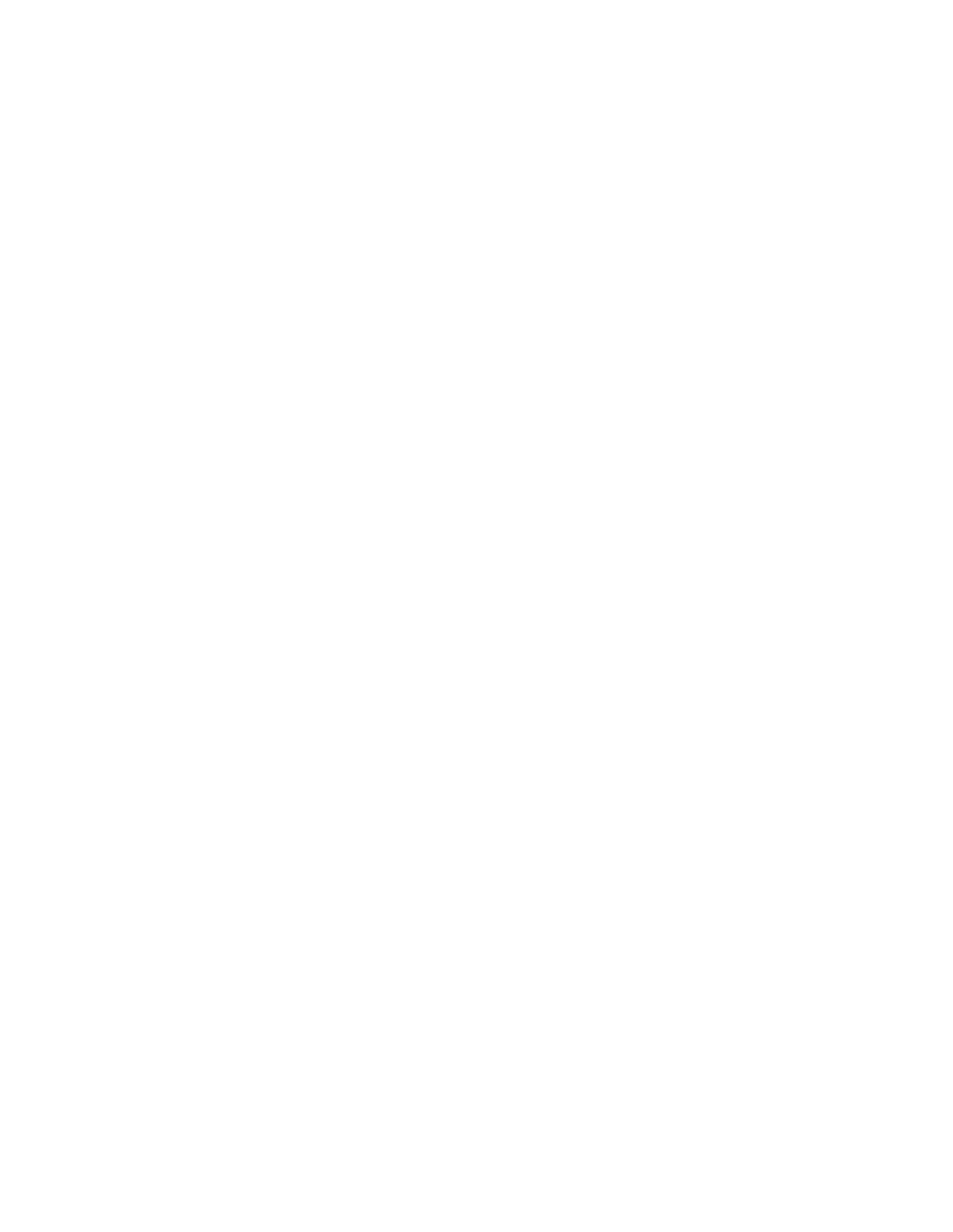

# **2021**

## **Instructions for PA-40 Schedule D**

PA-40 D IN 06-21 PA-40 D IN 06-21

#### **GENERAL INFORMATION**

#### **PURPOSE OF SCHEDULE**

Use PA-40 Schedule D to report the amount of gain or loss from the sale, exchange or disposition of:

- Stocks:
- Bonds;
- Real estate;
- Business interests;
- Business property;
- Rental property;
- Property held by a pass-through entity; and
- Any other various types of investment or personal property.

Refer to the PA Personal Income Tax Guide - Net Gains or Losses from the Sale, Exchange or Disposition of Property section for additional information.

#### **RECORDING DOLLAR AMOUNTS**

Show money amounts in whole-dollars only. Eliminate any amount less than \$0.50 and increase any amount that is \$0.50 or more to the next highest dollar.

#### **WHO MUST COMPLETE**

PA-40 Schedule D must be completed and included with an originally filed PA-40 if there are any transactions involving the sale, exchange or disposition of property. PA-40 Schedule D must be completed even if the only transaction is to report a loss.

**CAUTION:** Do not use federal Schedule D to report  $\Delta$ gains and losses from the sale, exchange or disposition of property.

An amended PA Schedule D must be included with Schedule PA-40 X if increases or decreases in income amounts on PA Schedule D are discovered after an original or other amended return is filed with the department. Section III on Page 2 of Schedule PA-40 X must be completed to explain any increase or decrease to the amount of gains or losses from the sale, exchange or disposition of property reported on an amended PA-40, Personal Income Tax Return.

#### **FORM INSTRUCTIONS**

#### **IDENTIFICATION INFORMATION**

#### **NAME**

Enter the name of the taxpayer. If a jointly filed return, enter the name of the primary taxpayer (name shown first on the

**www.revenue.pa.gov PA-40 D** 1

PA-40, Personal Income Tax Return). Enter the primary taxpayer's name even if reporting the income for the spouse.

#### **SOCIAL SECURITY NUMBER**

Enter the Social Security number (SSN) of the taxpayer. Enter the primary taxpayer's SSN also when reporting gain or loss for the spouse.

#### **TAXPAYER OVAL**

Complete the taxpayer oval to indicate the gain or loss reported is from the taxpayer whose name appears on the name line.

#### **SPOUSE OVAL**

Complete the spouse oval to indicate the gain or loss reported was earned by the spouse listed on a PA-40, Personal Income Tax Return, filed using the Married, Filing Jointly filing status.

**NOTE:** A taxpayer and spouse must complete separate schedules to report their gains or losses or if any amounts are reported on Lines 3 through 10.

#### **JOINT OVAL**

Complete the joint oval if all the gains and losses reported by the taxpayer and spouse are being reported from jointly owned property.

**NOTE:** Do not use the joint oval to report joint gains and losses if any gain or loss is reported by the taxpayer and/or spouse separately. In such cases, the joint gains or losses must be split and the taxpayer and spouse must show the separate share of the joint gain or loss on the separate PA-40 Schedule D prepared for each.

**IMPORTANT:** One spouse may not use a loss to reduce the other spouse's gains. Each spouse must show his/her share of the sale on their separate PA Schedule D.

#### **GENERAL INSTRUCTIONS**

#### **REPORTING TRANSACTIONS**

Report all sales, exchanges, and dispositions of property using PA income tax rules, and PA income tax basis, in the year in which the transaction occurred. If a federal election allows a deferral to a different tax year or a deemed sale, the election may not be used for PA purposes.

Summaries or groups of transactions as reported on brokerage statements or summaries of the sales of stocks, bonds and other financial instruments sold on the major financial exchanges on separately prepared statements may be used in lieu of entering each sale, exchange or disposition of property on PA Schedule D. All other transactions must be entered separately on PA Schedule D.

If a brokerage or summary statement is used, a copy of the statement must be provided with the return. Electronically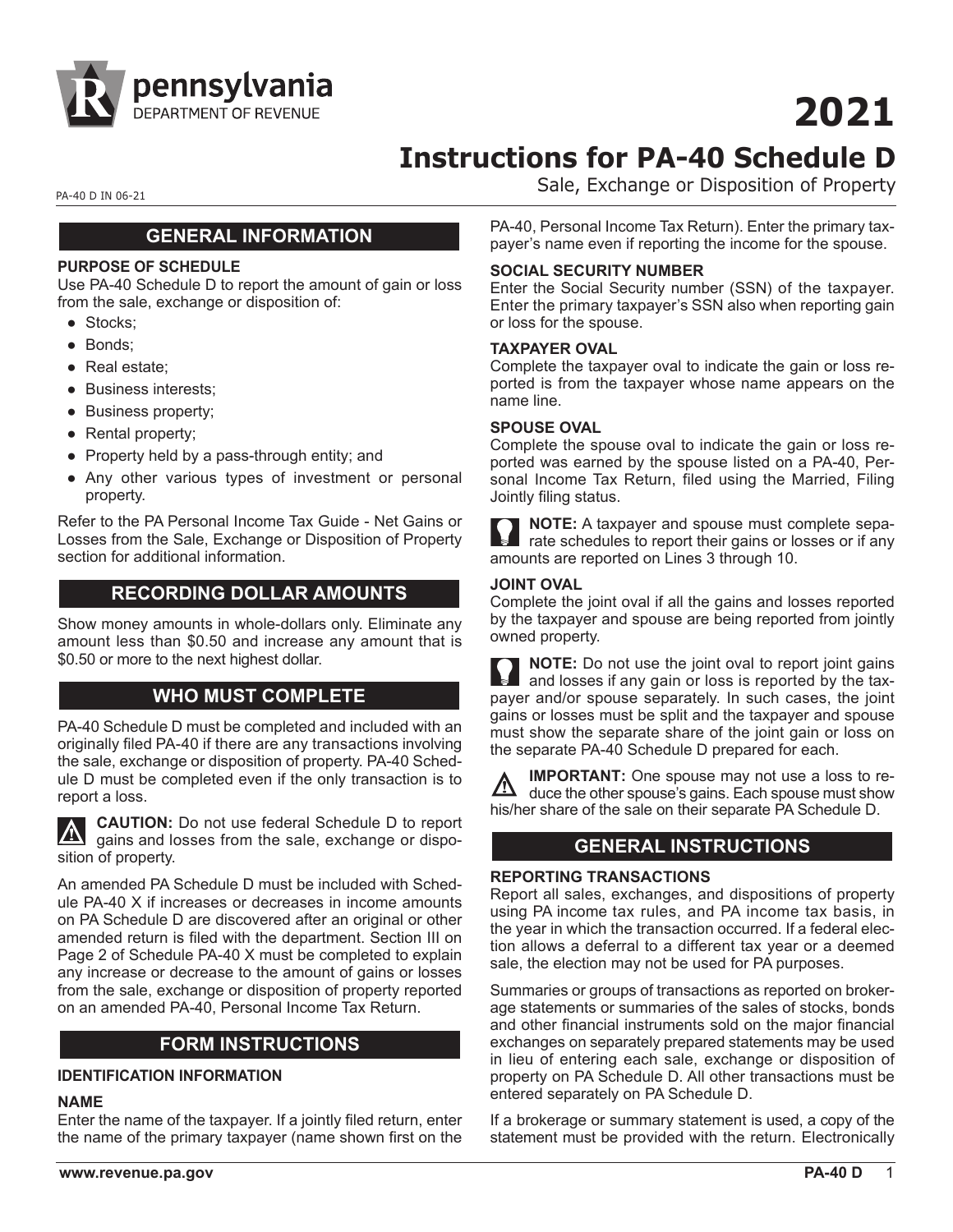filed returns will no longer permit entry of an unlimited number of transactions. Brokerage or summary statements of transactions will be required to be included as a PDF attachment with the return or faxed in to the department unless copies of the brokerage statements are already included with the federal e-filed return.

Unless the specific instructions require a different Pennsylvania schedule or as previously noted above, report each sale, exchange, or disposition of property on PA Schedule D.

#### **OIL AND GAS PIPELINE OR WELL ACCESS EASEMENTS AND RIGHT OF WAYS**

Payments received for permanent right of ways and easements as well as express easements (15 years or longer in length) are considered a sale of a portion of the landowner's property. The percentage of square footage of the land included in the permanent easement or right of way to the total square footage of the entire property (pro-rata method) multiplied by the total adjusted basis of the land (or any other reasonable method for determining basis of the property) should be used in determining the gain or loss on the property. If any method other than the pro-rata method is used, approval for use of the alternative method must be obtained from the Department of Revenue's Office of Chief Counsel prior to filing the return.

### LINE INSTRUCTIONS

#### **COLUMN (a)**

List and describe the property sold or otherwise disposed of for cash or for other property.

#### **COLUMN (b)**

Enter the month, day, and year acquired. If the properties were acquired over time or if entering a summary line for multiple transactions, VARIOUS may be entered.

#### **COLUMN (c)**

Enter the month, day, and year sold. If entering a summary line for multiple transactions, VARIOUS may be entered.

#### **COLUMN (d)**

Enter the gross sales price or fair market value of cash and property received less the applicable expenses of sale.

#### **COLUMN (e)**

Enter the cost or adjusted basis of the property sold.

#### **COLUMN (f)**

Determine whether the property was either I or II, and follow the appropriate instructions:

- I. If the property was income- producing property, such as stock, bonds, an ownership interest in a business, a rental property, a patent or copyright, or the property was held in connection with a business, profession, or occupation (but not inventory or an operational asset), then subtract Column (e) from Column (d). Enter either the gain or the loss or zero in Column (f).
- II. If the property was other than income-producing property (a personal automobile or furniture), then:
	- If the adjusted basis in Column (e) is less than or equal to Column (d), enter the gain or zero in Column (f).

• If the adjusted basis in Column (e) is greater than Column (d), enter zero in Column (f). A loss on the sale of personal property cannot be reported.

**IMPORTANT:** Only losses from transactions entered into for profit may be deducted. Indicate a loss by filling in the oval.

For taxpayers reporting the sales of exempt obliga-**TIP** tions, Include the issue or DTD date of the exempt obligation in the description of the items sold. The gain (loss) realized on the sale, exchange, or disposition of the following obligations must be reported if the original issue or DTD date was on or after Feb. 1, 1994:

- Direct obligations of the U.S. government, such as federal treasury bills and treasury notes;
- Obligations of certain agencies, instrumentalities, and territories of the U.S. government; and
- Direct obligations of the Commonwealth of Pennsylvania and its political subdivisions.

**CAUTION:** Do not report the gain (loss) realized on the  $\mathbb{A}$ disposition of the above obligations if the original issue or DTD date was prior to Feb. 1, 1994, regardless of the date the obligation was acquired. Any loss realized on such dispositions may not be used to offset other gains.

**NOTE:** Gains or losses from exempt obligations of other states or political subdivisions not located in Pennsylvania must be reported regardless of the DTD date.

#### **LINE 1 LINE 2**

Total Column (f) and enter the net amount. Gains and losses for Line 2 may be offset if for the same taxpayer.

If a loss, complete the loss oval and enter the amount as a negative number.

#### **LINE 3**

Enter the taxable gain from each PA Schedule D-1, Form REV-1689, Computation of Installment Sale Income.

**CAUTION:** The installment sales method may not be  $\mathcal{N}$ elected for: reporting gains from the sale of intangible personal property, such as stocks, bonds, partnership or other ownership interests; or reporting transactions where the object is the lending of money or the rendering of services.

#### **LINE 4**

If a shareholder in a C corporation, the excess of the fair market value of a distribution (other than a dividend) in excess of current or accumulated earnings and profits over the adjusted basis of the stock must be reported as taxable gain. The basis of the stock or shares must be decreased, but not below zero, by any distribution that is not taxable as a dividend on Line 3 of the PA-40, Personal Income Tax Return.

**Example:** B Corp distributes from its capital account \$100,000 to Karen, the only stockholder. Her adjusted basis in her stock is \$75,000. The distribution is not from the C corporation's earnings and profits, so it is not a taxable dividend. Karen must reduce her basis from